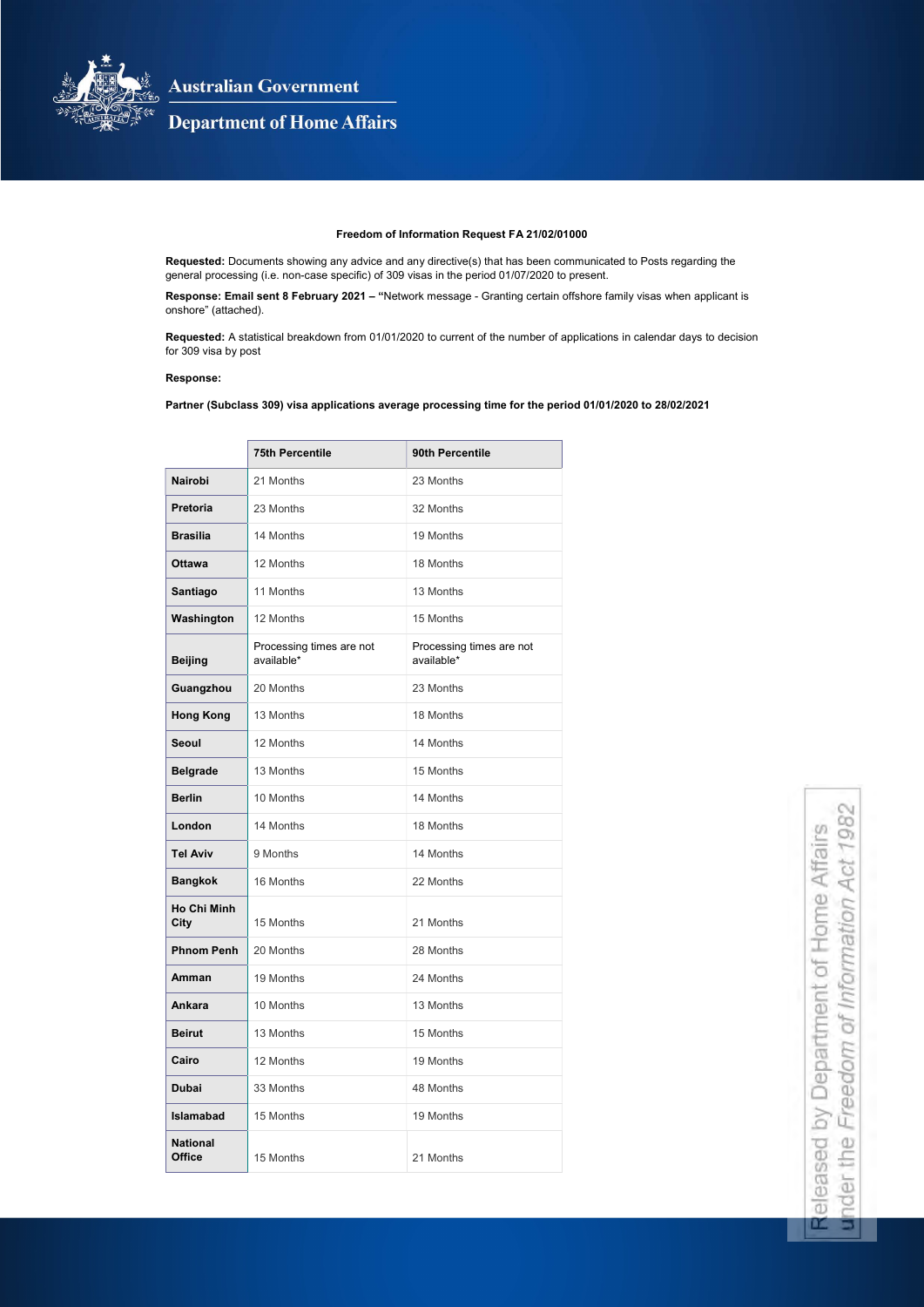|                        | <b>75th Percentile</b>                 | 90th Percentile                        |
|------------------------|----------------------------------------|----------------------------------------|
| <b>Sydney</b>          | Processing times are not<br>available* | Processing times are not<br>available* |
| <b>Brisbane</b>        | 20 Months                              | 23 Months                              |
| Colombo                | 24 Months                              | 33 Months                              |
| <b>New Delhi</b>       | 18 Months                              | 20 Months                              |
| <b>Dili</b>            | Processing times are not<br>available* | Processing times are not<br>available* |
| <b>Jakarta</b>         | 17 Months                              | 23 Months                              |
| <b>Kuala</b><br>Lumpur | 18 Months                              | 25 Months                              |
| <b>Manila</b>          | 28 Months                              | 31 Months                              |
| <b>Singapore</b>       | 8 Months                               | 9 Months                               |
| Suva                   | 14 Months                              | 19 Months                              |
| <b>Melbourne</b>       | Processing times are not<br>available* | Processing times are not<br>available* |
| <b>Perth</b>           | Processing times are not<br>available* | Processing times are not<br>available* |

under the Freedom of Information Act 1982 Released by Department of Home Affairs Released by Department under the Freedom of Inf

\* Processing times are not available where less than 30 decisions have been made at a processing location during the specified period.

Note: The Department's standard reporting for processing times is in months rather than calendar days.

Requested: A statistical breakdown from 01/01/2020 to current by decision type (granted/rejected)

### Response:

 $\blacksquare$ 

A total of 14,533 Partner (Provisional) (subclass 309) visa applications were granted during the period 1 January 2020 to 28 February 2021.

A total of 1,273 Partner (Provisional) (subclass 309) visa applications were refused during the period 1 January 2020 to 28 February 2021.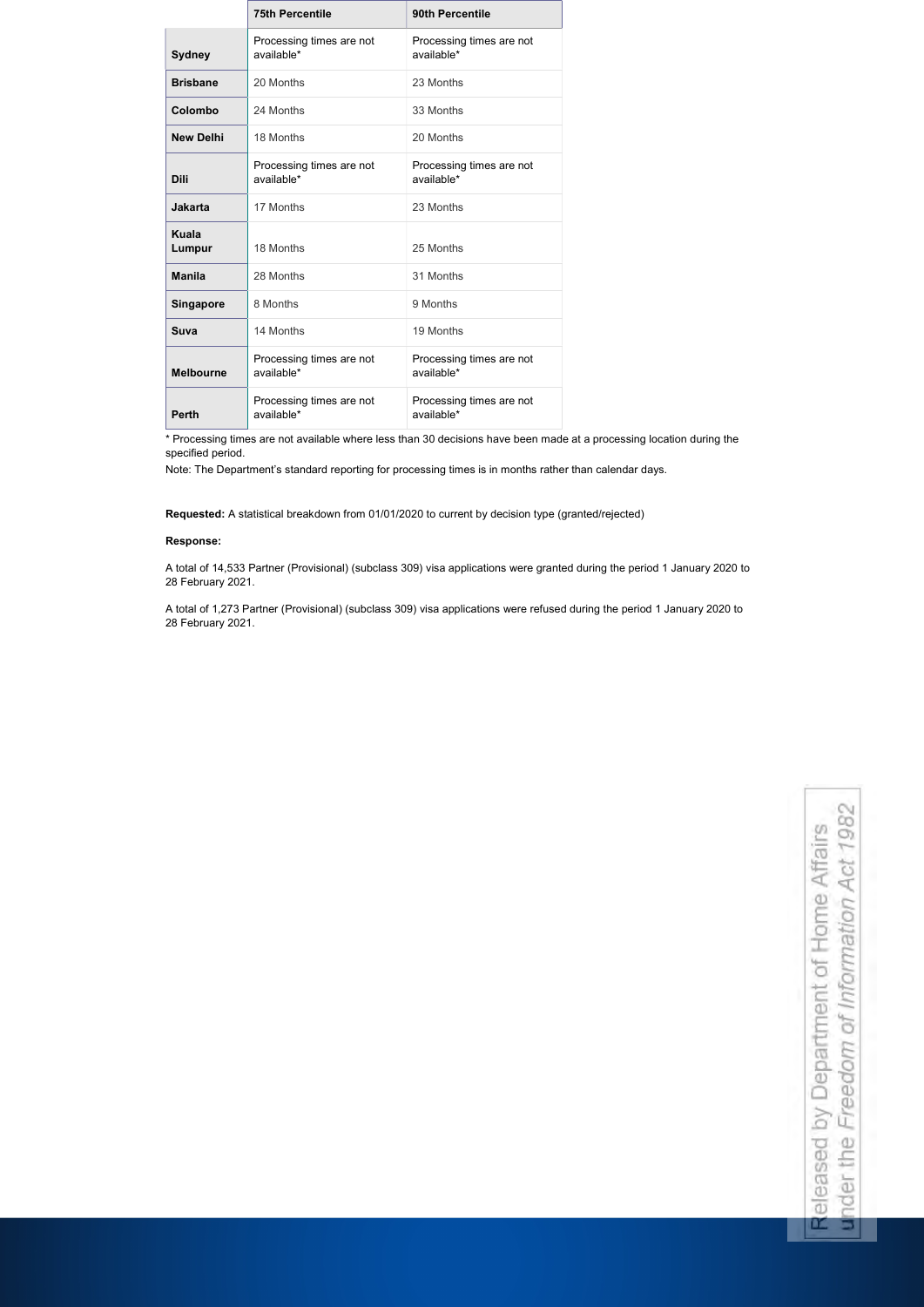### Response:

|  |  |  | The Family stream planning levels for 2021-22 and the previous 2 years are as follows: |
|--|--|--|----------------------------------------------------------------------------------------|
|  |  |  |                                                                                        |

| Visa category        | 2019-20<br>planning level | 2020-21<br>planning level | 2021-22<br>planning level |
|----------------------|---------------------------|---------------------------|---------------------------|
| Partner <sup>1</sup> | 39,799                    | 72,300                    | 72,300                    |
| <b>Parent</b>        | 7,371                     | 4,500                     | 4,500                     |
| <b>Other Family</b>  | 562                       | 500                       | 500                       |
| Child <sup>2</sup>   | 3,350                     | 3,000                     | 3,000                     |

<sup>1</sup>The planning level for Partner visas is for first stage Partner (subclasses 309 and 820) and Prospective Marriage (subclass 300) visa grants, and does not include second stage Partner (subclasses 100 and 801) grants.

<sup>2</sup> The Child visa program is demand driven and is managed outside of the Migration Program.

under the Freedom of Information Act 1982 Released by Department of Home Affairs Released by Department under the Freedom of Int

The Department of Home Affairs website provides detailed information regarding the current Family visa processing priorities at: https://immi.homeaffairs.gov.au/Visa-subsite/Pages/Processing-times/Family-visa-processing-priorities.aspx

This web page includes a summary of family migration visas subject to processing priority directions, compelling and compassionate circumstances that may affect priority processing and current global processing times for Partner visa applications.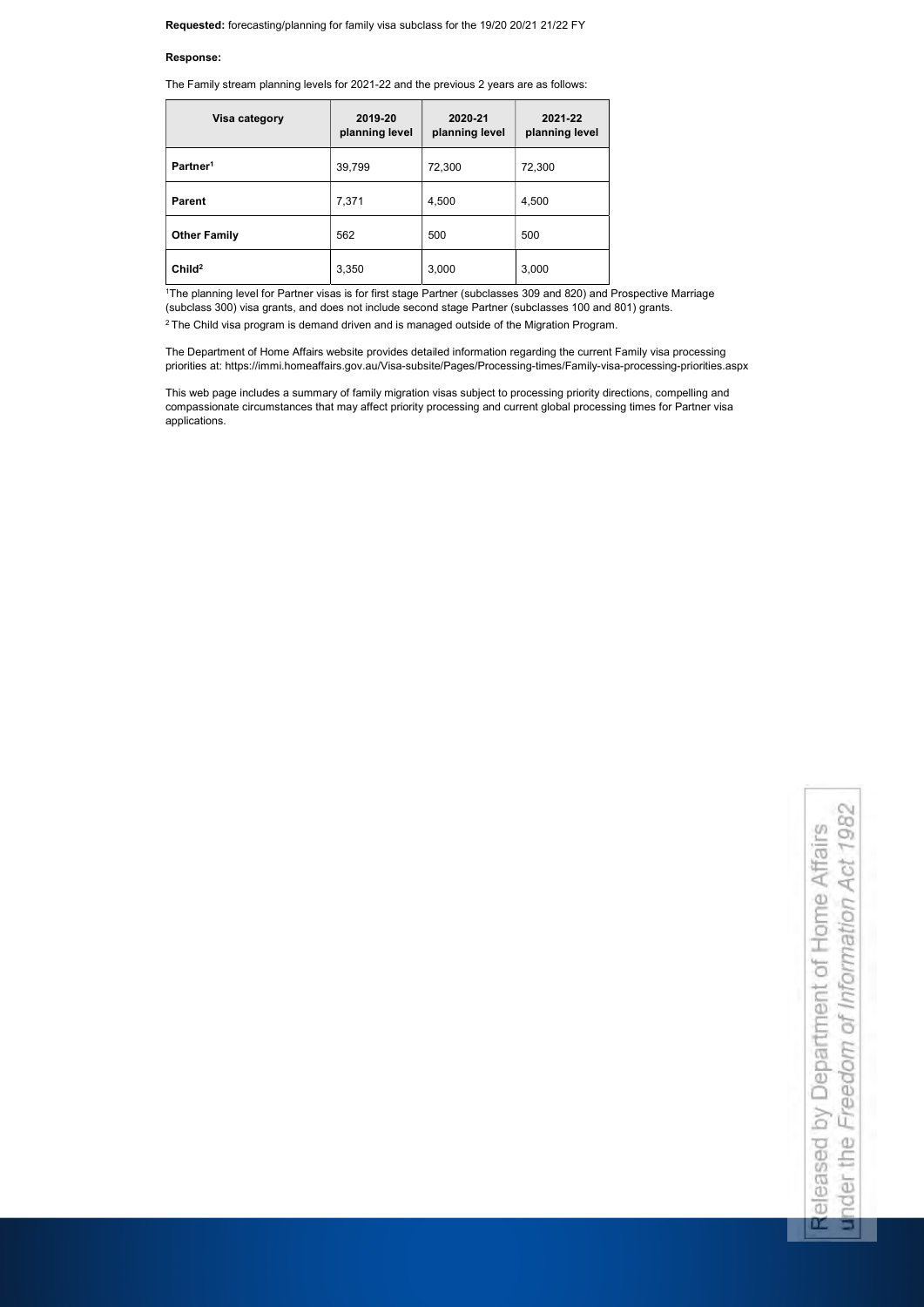Requested: A statistical breakdown of 309 applications on hand since 01/07/2020 by country of passport broken down into number of applications awaiting processing at each regional processing office and how many applications are yet to be appointed for processing. The purpose is to illustrate how applications have been distributed globally based on specific regional processing issues

### Response:

Partner (provisional) (subclass 309) applications on hand as at 30 June 2020 compared to 28 February 2021

under the Freedom of Information Act 1982 ormation Act 1982 of Home Affairs Released by Department of Home Affairs

Released by Department

under the Freedom of Info

| <b>Processing Region</b> | <b>Citizenship Country of applicant</b>   | 30/06/2020     | 28/02/2021     |
|--------------------------|-------------------------------------------|----------------|----------------|
|                          | Angola                                    | $5$            | $5$            |
|                          | Bahrain                                   | $5$            | $5$            |
|                          | Botswana                                  | $5$            | $5$            |
|                          | <b>Burundi</b>                            | 53             | 67             |
|                          | Cameroon                                  | 12             | 13             |
|                          | Canada                                    | $5$            | $5$            |
|                          | China, Peoples Republic of (excl<br>SARs) | $5$            | $5$            |
|                          | Congo, Dem Republic of The                | 39             | 42             |
|                          | Congo, Republic of                        | 19             | 21             |
|                          | Cote d'Ivoire                             | $5$            | $5$            |
|                          | Djibouti                                  | $\pmb{0}$      | $5$            |
|                          | Eritrea                                   | 41             | 49             |
|                          | Ethiopia                                  | 222            | 262            |
|                          | France                                    | $5$            | $\mathbf 0$    |
|                          | Gambia                                    | 5              | $5$            |
|                          | Germany, Fed Republic of                  | $5$            | $5$            |
|                          | Ghana                                     | 121            | 134            |
|                          | Greece                                    | $5$            | $\mathbf 0$    |
|                          | Guinea                                    | 30             | 31             |
|                          | India                                     | 9              | $\mathbf 5$    |
|                          | Israel                                    | $\pmb{0}$      | $5$            |
|                          | Italy                                     | $5$            | $5$            |
|                          | Kenya                                     | 87             | 106            |
|                          | Lebanon                                   | $5$            | $5$            |
|                          | Lesotho                                   | $5$            | $5$            |
| <b>Africa Region</b>     | Liberia                                   | 64             | 57             |
|                          | Lithuania                                 | $\pmb{0}$      | $5$            |
|                          | Madagascar                                | 8              | $\overline{7}$ |
|                          | Malawi                                    | 6              | 6              |
|                          | <b>Mauritius</b>                          | 35             | 18             |
|                          | Mozambique                                | $5$            | $5$            |
|                          | Namibia                                   | 5              | $5$            |
|                          | Niger                                     | $5$            | 0              |
|                          | Nigeria                                   | 185            | 146            |
|                          | Not Specified                             | 11             | 28             |
|                          | Pakistan                                  | $5$            | $\mathbf 0$    |
|                          | Philippines                               | $5$            | $5$            |
|                          | Portugal                                  | $5$            | 0              |
|                          | Republic of South Sudan                   | 110            | 127            |
|                          | Russian Federation                        | $5$            | $\mathbf 0$    |
|                          | Rwanda                                    | 35             | 38             |
|                          | Senegal                                   | $\overline{7}$ | 8              |
|                          | Sierra Leone                              | 71             | 69             |
|                          | Somalia                                   | 75             | 92             |
|                          | South Africa                              | 259            | 155            |
|                          | Sudan                                     | 6              | 6              |
|                          |                                           |                | 18             |
|                          |                                           |                |                |
|                          | Tanzania                                  | 20             |                |
|                          | Togo                                      | $5$            | $5$            |
|                          | Uganda<br><b>United Kingdom</b>           | 30<br>12       | 35<br>6        |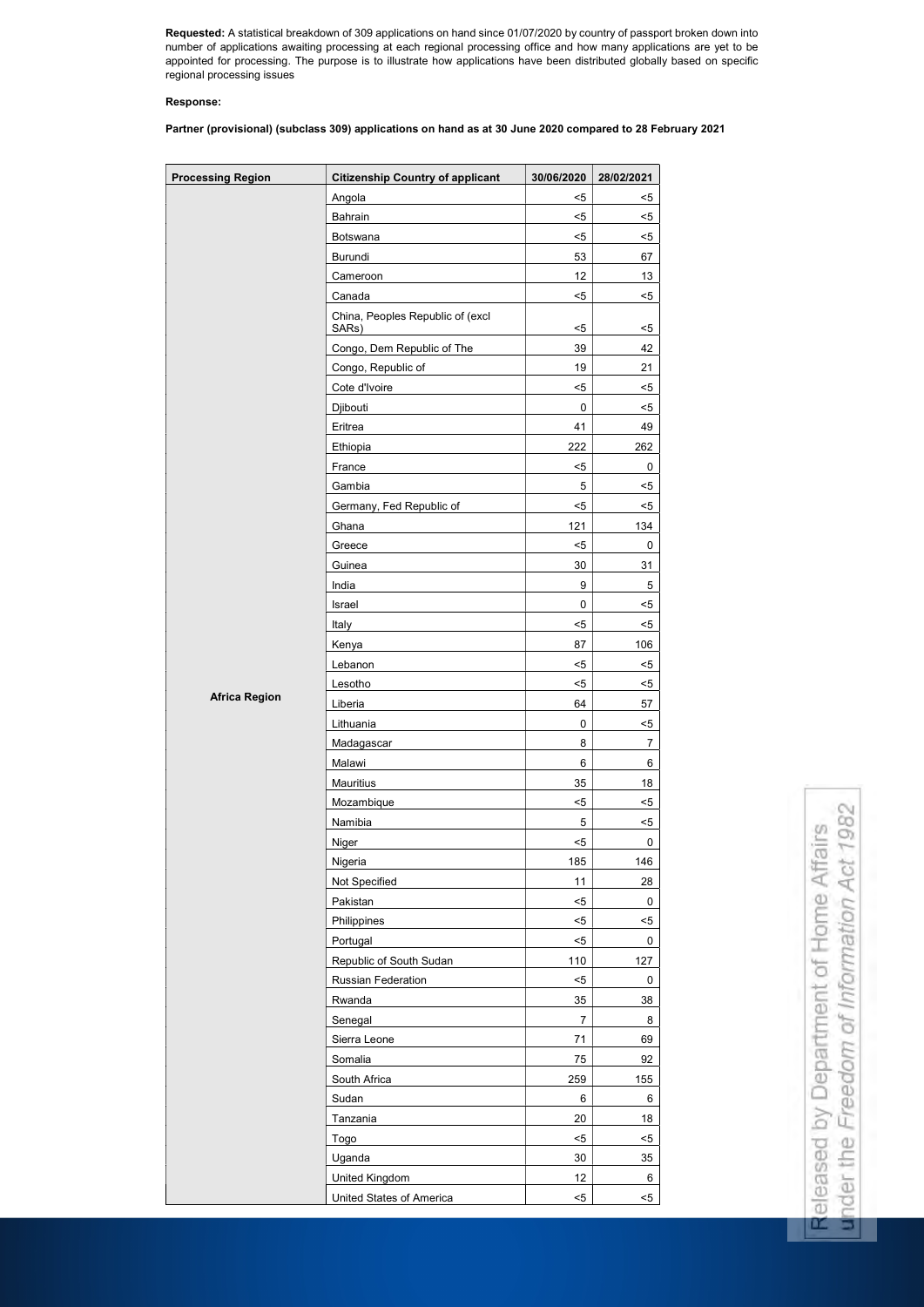| <b>Processing Region</b> | <b>Citizenship Country of applicant</b>   | 30/06/2020       | 28/02/2021     |
|--------------------------|-------------------------------------------|------------------|----------------|
|                          | Yemen, Republic of                        | $5$              | $5$            |
|                          | Zambia                                    | 17               | 10             |
|                          | Zimbabwe                                  | 83               | 56             |
|                          | <b>Africa Region Total</b>                | 1717             | 1645           |
|                          | Afghanistan                               | $5$              | $5$            |
|                          | Albania                                   | $5$              | $5$            |
|                          | American Samoa                            | $5$              | $\mathbf 0$    |
|                          | Antigua and Barbuda                       | $5$              | $5$            |
|                          | Argentina                                 | 16               | 12             |
|                          | Armenia                                   | $\boldsymbol{0}$ | $5$            |
|                          | Bangladesh                                | $5$              | $\mathbf 0$    |
|                          | Belgium                                   | $5$              | $5$            |
|                          | Bermuda                                   | $5$              | $\pmb{0}$      |
|                          | <b>Bolivia</b>                            | $5$              | 0              |
|                          | <b>Brazil</b>                             | 60               | 29             |
|                          | <b>Bulgaria</b>                           | $5$              | 0              |
|                          | Canada                                    | 128              | 133            |
|                          | Chile                                     | 14               | 11             |
|                          | China, Peoples Republic of (excl<br>SARs) | 11               | 8              |
|                          | Colombia                                  | 50               | 39             |
|                          | Costa Rica                                | $5$              | 0              |
|                          | Croatia                                   | $5$              | $5$            |
|                          | Cuba                                      | 5                | $5$            |
|                          | Dominican Republic                        | $5$              | $5$            |
|                          | Ecuador                                   | 8                | $5$            |
|                          | Egypt                                     | $5$              | $5$            |
|                          | El Salvador                               | $\boldsymbol{9}$ | $\overline{7}$ |
|                          | Eritrea                                   | $5$              | $5$            |
|                          | Ethiopia                                  | $5$              | 0              |
|                          | France                                    | $5$              | $5$            |
|                          | Germany, Fed Republic of                  | $5$              | $5$            |
| <b>Americas Region</b>   | Greece                                    | $5$              | $5$            |
|                          | Guatemala                                 | $5$              | $5$            |
|                          | Guyana                                    | $5$              | $5$            |
|                          | Honduras                                  | $5$              | $5$            |
|                          | Hong Kong (SAR of the PRC)                | $\sqrt{5}$       | $\overline{7}$ |
|                          | Hungary                                   | $5$              | $5$            |
|                          | India                                     | 43               | 28             |
|                          | Indonesia                                 | $5$              | $5$            |
|                          | Iran                                      | $5$              | 0              |
|                          | Iraq                                      | $5$              | $5$            |
|                          | Ireland, Republic of                      | $5$              | 5              |
|                          | Israel                                    | $5$              | $5$            |
|                          | Italy                                     | $\sqrt{5}$       | $5$            |
|                          | Jamaica                                   | $5$              | $5$            |
|                          | Japan                                     | $5$              | $5$            |
|                          | Kazakhstan                                | $5$              | $5$            |
|                          | Korea, South                              | $5$              | $5$            |
|                          | Kyrgyzstan                                | $5$              | $\pmb{0}$      |
|                          | Lebanon                                   | $5$              | $5$            |
|                          | Liberia                                   | $\pmb{0}$        | $5$            |
|                          | Lithuania                                 | $\pmb{0}$        | $5$            |
|                          | Malaysia                                  | $5$              | $5$            |
|                          | Mauritius                                 | $5$              | 0              |
|                          | Mexico                                    | 22               | 31             |
|                          | Morocco                                   | $5$              | $\pmb{0}$      |
|                          | Myanmar                                   | $5$              | 0              |
|                          | Nepal                                     | $5$              | $5$            |
|                          | Netherlands, Kingdom of The               | $\pmb{0}$        | $5$            |

under the Freedom of Information Act 1982 Released by Department of Home Affairs<br>under the Freedom of Information Act 1982 Released by Department of Home Affairs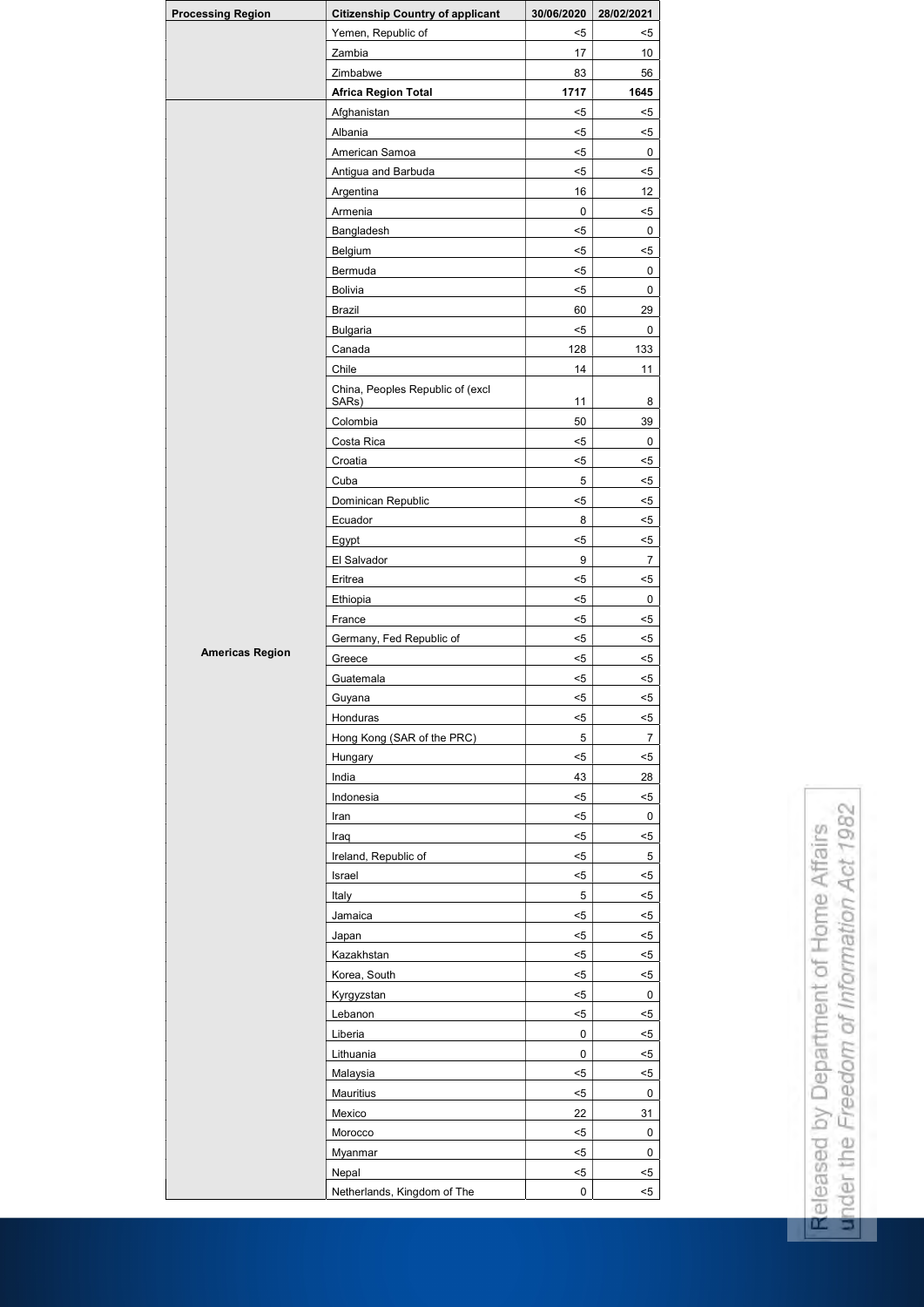| <b>Processing Region</b> | <b>Citizenship Country of applicant</b>   | 30/06/2020 | 28/02/2021  |
|--------------------------|-------------------------------------------|------------|-------------|
|                          | New Zealand                               | $5$        | $5$         |
|                          | Nicaragua                                 | $5$        | 0           |
|                          | Not Specified                             | $5$        | $5$         |
|                          | Pakistan                                  | $5$        | $5$         |
|                          | Palau                                     | $5$        | $5$         |
|                          | Panama                                    | $5$        | $5$         |
|                          | Peru                                      | 17         | 20          |
|                          | Paraguay                                  | $5$        | $\mathbf 0$ |
|                          | Philippines                               | 6          | $5$         |
|                          | Poland                                    | $5$        | $5$         |
|                          | Romania                                   | $5$        | 0           |
|                          | <b>Russian Federation</b>                 | $5$        | $5$         |
|                          | Slovakia                                  | $5$        | $\mathbf 0$ |
|                          | Slovenia                                  | $5$        | $5$         |
|                          | South Africa                              | $5$        | $5$         |
|                          | Spain                                     | 5          | $5$         |
|                          | Sri Lanka                                 | $5$        | $5$         |
|                          | Sudan                                     | $5$        | $5$         |
|                          | Taiwan                                    | $5$        | $5$         |
|                          | Thailand                                  | $5$        | $5$         |
|                          |                                           | $5$        | $\mathbf 0$ |
|                          | Tonga<br>Tunisia                          | $5$        |             |
|                          |                                           |            | $5$         |
|                          | Turkey                                    | $5$        | 0           |
|                          | Ukraine                                   | 0          | $5$         |
|                          | <b>United Kingdom</b>                     | 18         | 22          |
|                          | <b>United States of America</b>           | 353        | 434         |
|                          | Venezuela                                 | 8          | 9           |
|                          | Vietnam                                   | 0          | $5$         |
|                          | Zimbabwe                                  | $5$        | 0           |
|                          | <b>Americas Region Total</b>              | 881        | 887         |
|                          | Afghanistan                               | $5$        | 0           |
|                          | Argentina                                 | $5$        | $5$         |
|                          | Bangladesh                                | $5$        | $5$         |
|                          | <b>Belarus</b>                            | $5$        | $5$         |
|                          | <b>Brazil</b>                             | $5$        | $5$         |
|                          | Canada                                    | 5          | 10          |
|                          | China, Peoples Republic of (excl<br>SARs) | 2387       | 2243        |
|                          | Congo, Republic of                        | $5$        | $5$         |
|                          | Costa Rica                                | $\pmb{0}$  | $5$         |
|                          | Ethiopia                                  | $5$        | $5$         |
|                          |                                           |            |             |
|                          | France<br>Germany, Fed Republic of        | $5$<br>5   | 6<br>$5$    |
|                          | Ghana                                     | $5$        |             |
|                          | Guinea                                    |            | 0           |
| <b>East Asia Region</b>  |                                           | $5$        | $5$         |
|                          | Hong Kong (SAR of the PRC)                | 671        | 801         |
|                          | Hungary                                   | $\pmb{0}$  | $5$         |
|                          | India                                     | 0          | $5$         |
|                          | Indonesia                                 | 5          | 6           |
|                          | <b>Iran</b>                               | $5$        | $5$         |
|                          | Ireland, Republic of                      | $5$        | $5$         |
|                          | Italy                                     | $5$        | $5$         |
|                          | Japan                                     | 111        | 82          |
|                          | Jordan                                    | $5$        | $5$         |
|                          | Kenya                                     | $5$        | $5$         |
|                          | Korea, South                              | 118        | 58          |
|                          | Latvia                                    | $5$        | $5$         |
|                          | Liberia                                   | $5$        | $5$         |
|                          | Macau (SAR of the PRC)                    | 8          | 10          |
|                          | Malaysia                                  | $5$        | $5$         |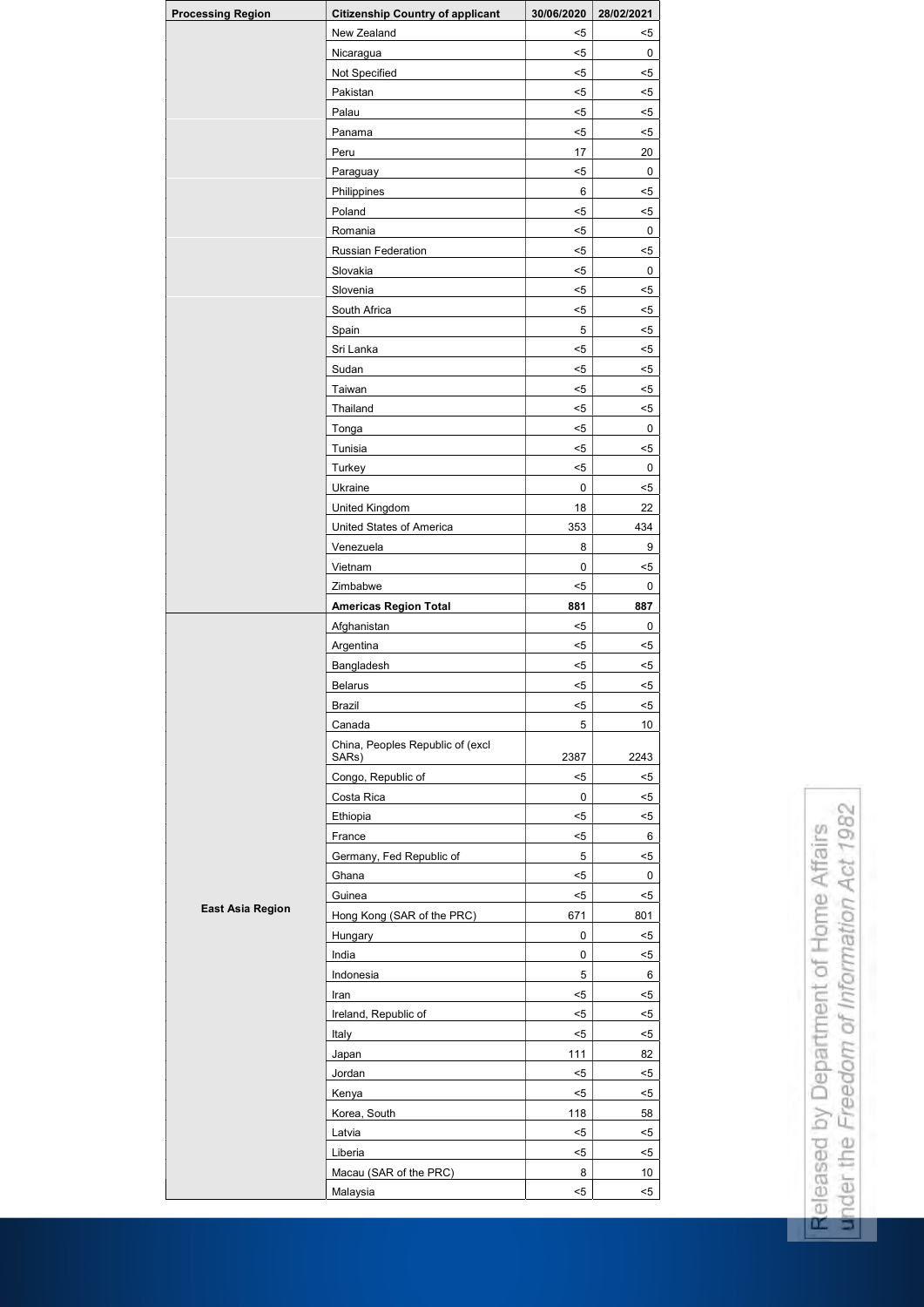| <b>Processing Region</b> | <b>Citizenship Country of applicant</b> | 30/06/2020            | 28/02/2021  |
|--------------------------|-----------------------------------------|-----------------------|-------------|
|                          | Mauritius                               | $5$                   | 0           |
|                          | Mexico                                  | $5$                   | 0           |
|                          | Mongolia                                | $\,6\,$               | 10          |
|                          | Morocco                                 | $5$                   | $5$         |
|                          | <b>Myanmar</b>                          | $\pmb{0}$             | $5$         |
|                          | Nepal                                   | $5$                   | $5$         |
|                          | Netherlands, Kingdom of The             | $5$                   | $5$         |
|                          | New Zealand                             | $5$                   | $\mathbf 0$ |
|                          | Nigeria                                 | $5$                   | $5$         |
|                          | Not Specified                           | $\overline{7}$        | 8           |
|                          | Pakistan                                | $5$                   | $5$         |
|                          | Peru                                    | $5$                   | $5$         |
|                          | Philippines                             | 24                    | 24          |
|                          | Portugal                                | $5$                   | $5$         |
|                          | Republic of South Sudan                 | $5$                   | $5$         |
|                          | Russian Federation                      | $5$                   | 8           |
|                          | Singapore                               | 8                     | 5           |
|                          | South Africa                            | 10                    | 6           |
|                          | Sri Lanka                               | $5$                   | $5$         |
|                          | Sweden                                  | $5$                   | $5$         |
|                          | Switzerland                             | $\pmb{0}$             | $5$         |
|                          | Taiwan                                  | 132                   | 140         |
|                          | Thailand                                | $5$                   | $5$         |
|                          | Tunisia                                 | $5$                   | $5$         |
|                          | Uganda                                  | $5$                   | $\pmb{0}$   |
|                          | Ukraine                                 | $5$                   | $5$         |
|                          | <b>United Kingdom</b>                   | 53                    | 74          |
|                          | United States of America                | 22                    | 30          |
|                          | Vietnam                                 | 9                     | 8           |
|                          | Yemen, Republic of                      | $5$                   | $5$         |
|                          | Zambia                                  | $5$                   | 0           |
|                          | <b>East Asia Region Total</b>           | 3645                  | 3586        |
|                          |                                         |                       |             |
|                          |                                         | 48                    | 46          |
|                          | Afghanistan<br>Albania                  | 35                    | 28          |
|                          |                                         | $\mathbf 0$           | $5$         |
|                          | Antigua and Barbuda                     | $5$                   | $\mathbf 0$ |
|                          | Algeria                                 | $5$                   |             |
|                          | Argentina                               | $\,6\,$               | $5$<br>8    |
|                          | Armenia                                 | $\overline{7}$        | 5           |
|                          | Austria                                 | $5$                   |             |
|                          | Bangladesh                              | 5                     | $5$         |
|                          | <b>Belarus</b>                          |                       | $5$<br>17   |
|                          | Belgium<br>Bolivia                      | 23<br>$5$             | $\mathbf 0$ |
|                          |                                         | 22                    | 18          |
|                          | Bosnia and Herzegovina<br><b>Brazil</b> | 9                     | 6           |
|                          |                                         | 5                     | 5           |
| <b>Europe Region</b>     | <b>Bulgaria</b><br><b>Burkina Faso</b>  | $5$                   | 0           |
|                          | Cameroon                                | $5$                   | $5$         |
|                          | Canada                                  | $\overline{7}$        | 6           |
|                          | Chile                                   | 0                     | $5$         |
|                          | China, Peoples Republic of (excl        |                       |             |
|                          | SARs)                                   | 113                   | 11          |
|                          | Colombia                                | $5$                   | $5$         |
|                          | Congo, Dem Republic of The              | $5$                   | $5$         |
|                          | Croatia                                 | 11                    | 6           |
|                          | Cuba                                    | $\mathbf 0$           | $5$         |
|                          | Czechia                                 | 8                     | 5           |
|                          | Denmark                                 | 12                    | 6           |
|                          | Egypt<br>Eritrea                        | $\boldsymbol{9}$<br>8 | 6<br>9      |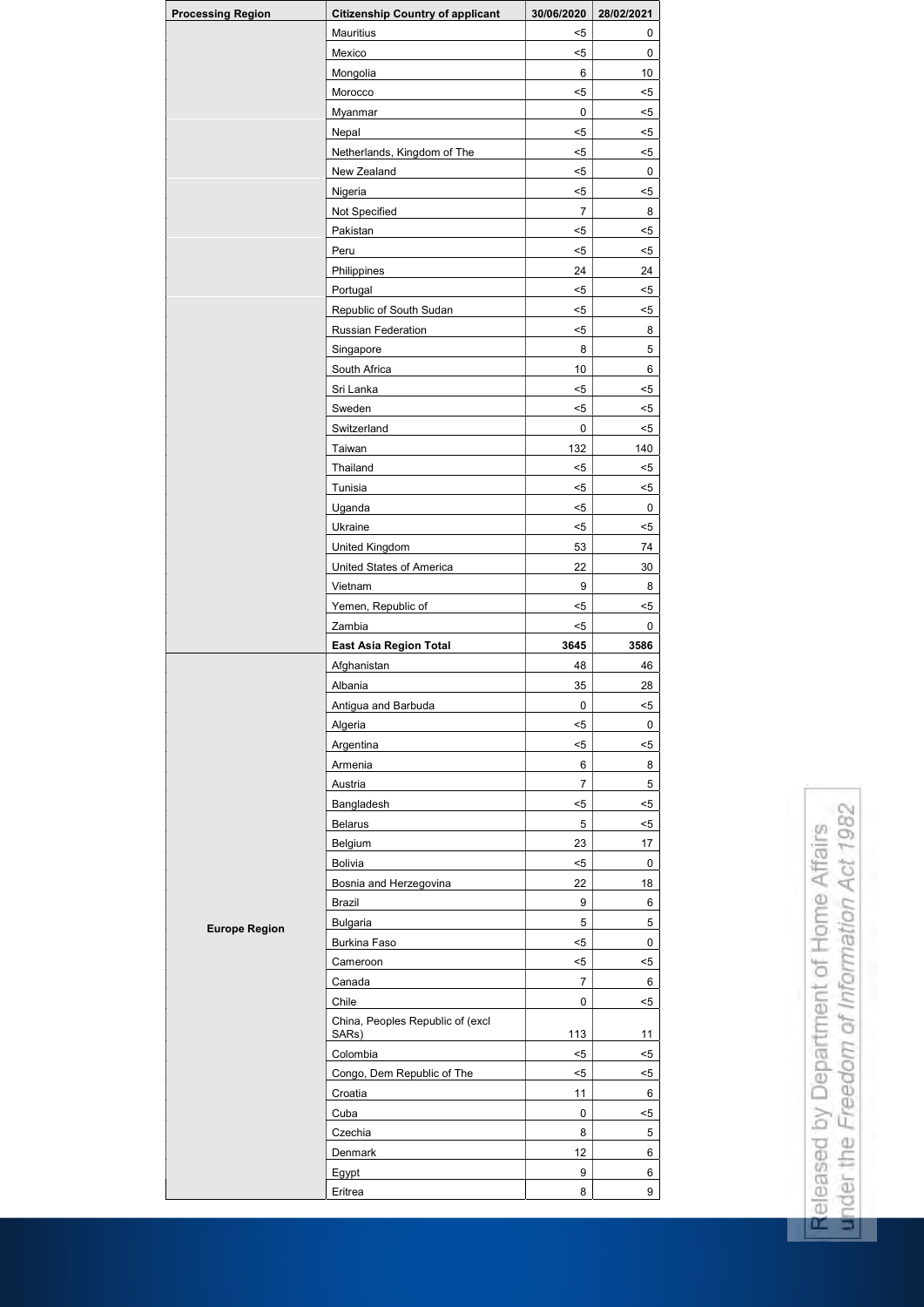| <b>Processing Region</b> | <b>Citizenship Country of applicant</b> | 30/06/2020       | 28/02/2021       |
|--------------------------|-----------------------------------------|------------------|------------------|
|                          | Estonia                                 | 9                | 8                |
|                          | Ethiopia                                | $5$              | $5$              |
|                          | Fiji                                    | $5$              | $5$              |
|                          | Finland                                 | 14               | $\overline{7}$   |
|                          | France                                  | 83               | 63               |
|                          | Gambia                                  | $5$              | $\mathbf 0$      |
|                          | Georgia                                 | $5$              | $5$              |
|                          | Germany, Fed Republic of                | 69               | 53               |
|                          | Ghana                                   | $5$              | $\pmb{0}$        |
|                          | Greece                                  | 12               | 15               |
|                          | Guatemala                               | $5$              | $5$              |
|                          | Guinea                                  | $5$              | $5$              |
|                          | Guyana                                  | $5$              | 0                |
|                          | Hong Kong (SAR of the PRC)              | $5$              | $5$              |
|                          | Hungary                                 | $\,6\,$          | $\sqrt{5}$       |
|                          | Iceland                                 | $5$              | 0                |
|                          | India                                   | 13               | 14               |
|                          | Indonesia                               | $5$              | $5$              |
|                          | Iran                                    | 8                | $5$              |
|                          | Iraq                                    | $\overline{7}$   | $5$              |
|                          | Ireland, Republic of                    | 79               | 54               |
|                          | Israel                                  | 16               | $\overline{7}$   |
|                          | Italy                                   | 47               | 40               |
|                          | Japan                                   | $\pmb{0}$        | $5$              |
|                          | Jordan                                  | $5$              | 6                |
|                          | Kazakhstan                              | 10               | 12               |
|                          | Kenya                                   | $5$              | $5$              |
|                          | Korea, South                            | $5$              | $\pmb{0}$        |
|                          | Kosovo                                  | $6\phantom{1}$   | $5$              |
|                          | Kyrgyzstan                              | $5$              | $5$              |
|                          | Latvia                                  | $5$              | $5$              |
|                          | Lebanon                                 | $5$              | $5$              |
|                          | Lithuania                               | $6\phantom{1}$   | $5$              |
|                          | Luxembourg                              | $\pmb{0}$        | $5$              |
|                          | Malawi                                  | $\mathbf 0$      | $5$              |
|                          | Malaysia                                | $5$              | $5$              |
|                          | Malta                                   | $5$              | $5$              |
|                          | Mauritius                               | $5$              | 5                |
|                          | Mexico                                  | $\,6\,$          | $5$              |
|                          | Moldova                                 | $\pmb{0}$        | $5$              |
|                          | Montenegro                              | $5$              | $5$              |
|                          | Morocco                                 | 5                | $5$              |
|                          | Namibia                                 | $\mathbf 0$      | $5$              |
|                          | Nepal                                   | $5$              | $5$              |
|                          | Netherlands, Kingdom of The             | 29               | 22               |
|                          | New Zealand                             | $5$              | $\pmb{0}$        |
|                          | Nigeria                                 | $\,6\,$          | 10               |
|                          | Norfolk Island                          | $\pmb{0}$        | $5$              |
|                          | North Macedonia                         | 78               | 45               |
|                          | Norway                                  | 9                | $\overline{7}$   |
|                          | Not Specified                           | 11               | 10               |
|                          | Pakistan                                | 11               | $5$              |
|                          | Palestinian Authority                   | $\boldsymbol{9}$ | $5$              |
|                          | Peru                                    | $5$              | $5$              |
|                          | Philippines                             | $5$              | $5$              |
|                          | Poland                                  | 26               | 22               |
|                          |                                         | 11               | $\boldsymbol{9}$ |
|                          | Portugal<br>Romania                     | 15               | 12               |
|                          |                                         |                  | 64               |
|                          | Russian Federation                      | 62               |                  |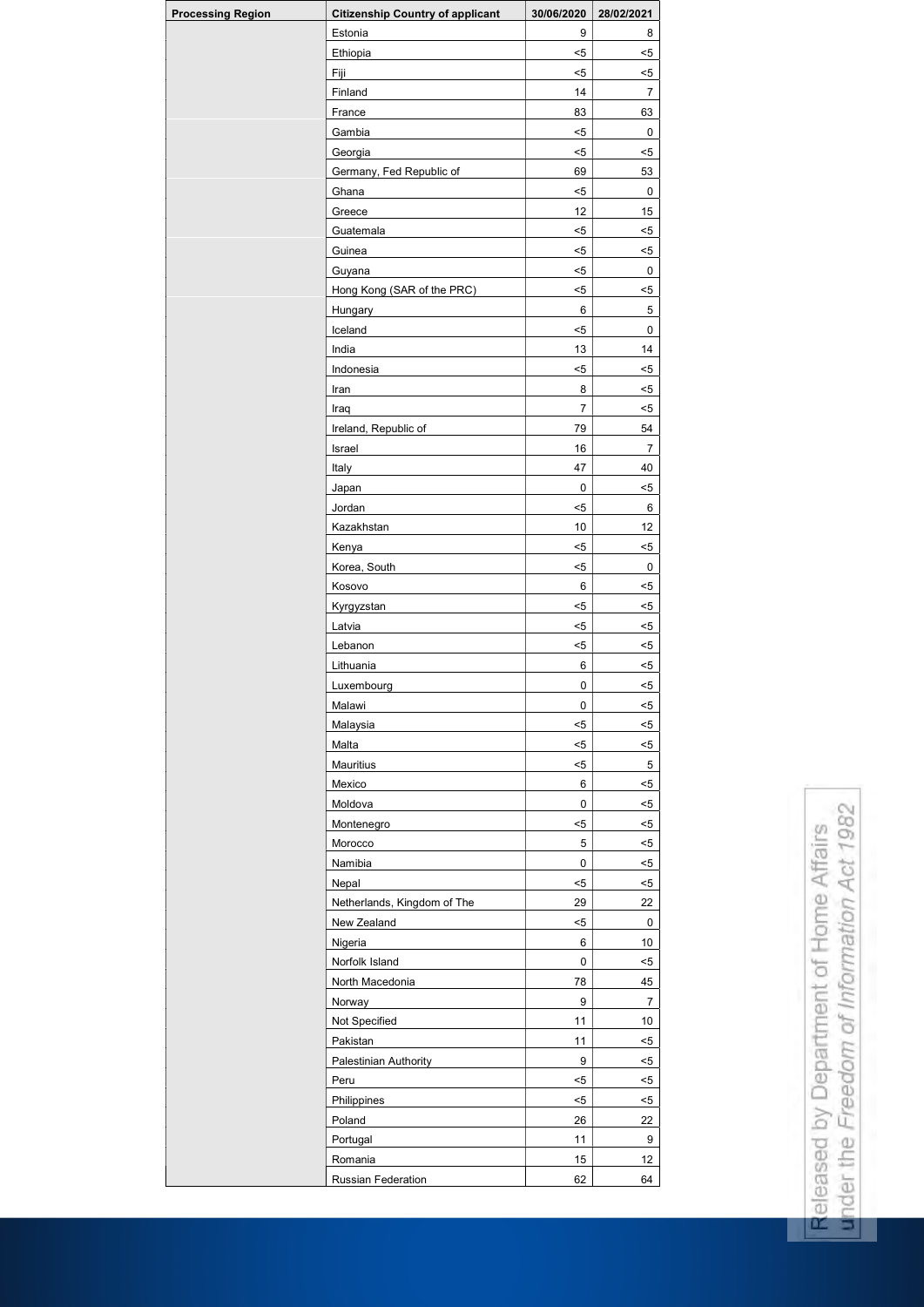| <b>Processing Region</b> | <b>Citizenship Country of applicant</b>   | 30/06/2020             | 28/02/2021     |
|--------------------------|-------------------------------------------|------------------------|----------------|
|                          | Samoa                                     | 0                      | $5$            |
|                          | Senegal                                   | $5$                    | $5$            |
|                          | Serbia                                    | 55                     | 23             |
|                          | Sierra Leone                              | $5$                    | $5$            |
|                          | Singapore                                 | 0                      | $5$            |
|                          | Slovakia                                  | $\,6$                  | 0              |
|                          | Slovenia                                  | $5$                    | $5$            |
|                          | Somalia                                   | $5$                    | $5$            |
|                          | South Africa                              | 17                     | 87             |
|                          | Spain                                     | 24                     | 27             |
|                          | Sri Lanka                                 | 14                     | $\overline{7}$ |
|                          | Sudan                                     | $5$                    | $5$            |
|                          | Sweden                                    | 33                     | 17             |
|                          | Switzerland                               | 14                     | 8              |
|                          |                                           | $10$                   | 10             |
|                          | Syrian Arab Republic                      |                        |                |
|                          | Taiwan                                    | $5$                    | $5$            |
|                          | Thailand                                  | $5$                    | $5$            |
|                          | Tunisia                                   | $5$                    | 0              |
|                          | Turkey                                    | $5$                    | 6              |
|                          | Ukraine                                   | 29                     | 30             |
|                          | <b>United Arab Emirates</b>               | $5$                    | $\mathbf 0$    |
|                          | <b>United Kingdom</b>                     | 906                    | 700            |
|                          | <b>United States of America</b>           | 25                     | 13             |
|                          | Uzbekistan                                | 12                     | 19             |
|                          | Vatican City State Holy See               | $5$                    | $\pmb{0}$      |
|                          | Venezuela                                 | $\pmb{0}$              | $5$            |
|                          | Vietnam                                   | 34                     | $5$            |
|                          | Zambia                                    | $\pmb{0}$              | 5              |
|                          | Zimbabwe                                  | $5$                    | 15             |
|                          | <b>Europe Region Total</b>                | 2257                   | 1745           |
|                          | Bangladesh                                | $\pmb{0}$              | 51             |
|                          | <b>Brazil</b>                             | $5$                    | 0              |
|                          | Brunei Darussalam                         | $\pmb{0}$              | <5             |
|                          | Cambodia                                  | 421                    | 337            |
|                          |                                           |                        |                |
|                          | Canada                                    | $5$                    | $5$            |
|                          |                                           |                        |                |
|                          | China, Peoples Republic of (excl<br>SARs) | 5                      | $5$            |
|                          | El Salvador                               | $\pmb{0}$              | $5$            |
|                          | Estonia                                   | $5$                    | 0              |
|                          | Finland                                   | $5$                    | 0              |
|                          | France                                    | $5$                    | 0              |
|                          | Gambia                                    | 0                      | $5$            |
|                          | Germany, Fed Republic of                  | 0                      | $5$            |
|                          | Guinea                                    | $5$                    | 0              |
|                          | India                                     | $5$                    | 235            |
| <b>Mekong Region</b>     | Indonesia                                 | $5$                    | <5             |
|                          | Iran                                      | $5$                    | $5$            |
|                          |                                           | $5$                    | <5             |
|                          | Ireland, Republic of                      |                        |                |
|                          | Jordan                                    | 0                      | $5$            |
|                          | Korea, South                              | $5$                    | 0              |
|                          | Lao Peoples Dem Republic                  | 16                     | 8              |
|                          | Malaysia                                  | $5$                    | $5$            |
|                          | Myanmar                                   | 92                     | 57             |
|                          | Nepal                                     | $\pmb{0}$              | 34             |
|                          | Netherlands, Kingdom of The               | $\pmb{0}$              | $5$            |
|                          | New Zealand                               | $\pmb{0}$              | $5$            |
|                          | Not Specified                             | 14                     | 15             |
|                          | Nigeria                                   | $5$                    | 0              |
|                          | Pakistan<br>Philippines                   | 12<br>$\boldsymbol{9}$ | 625<br>279     |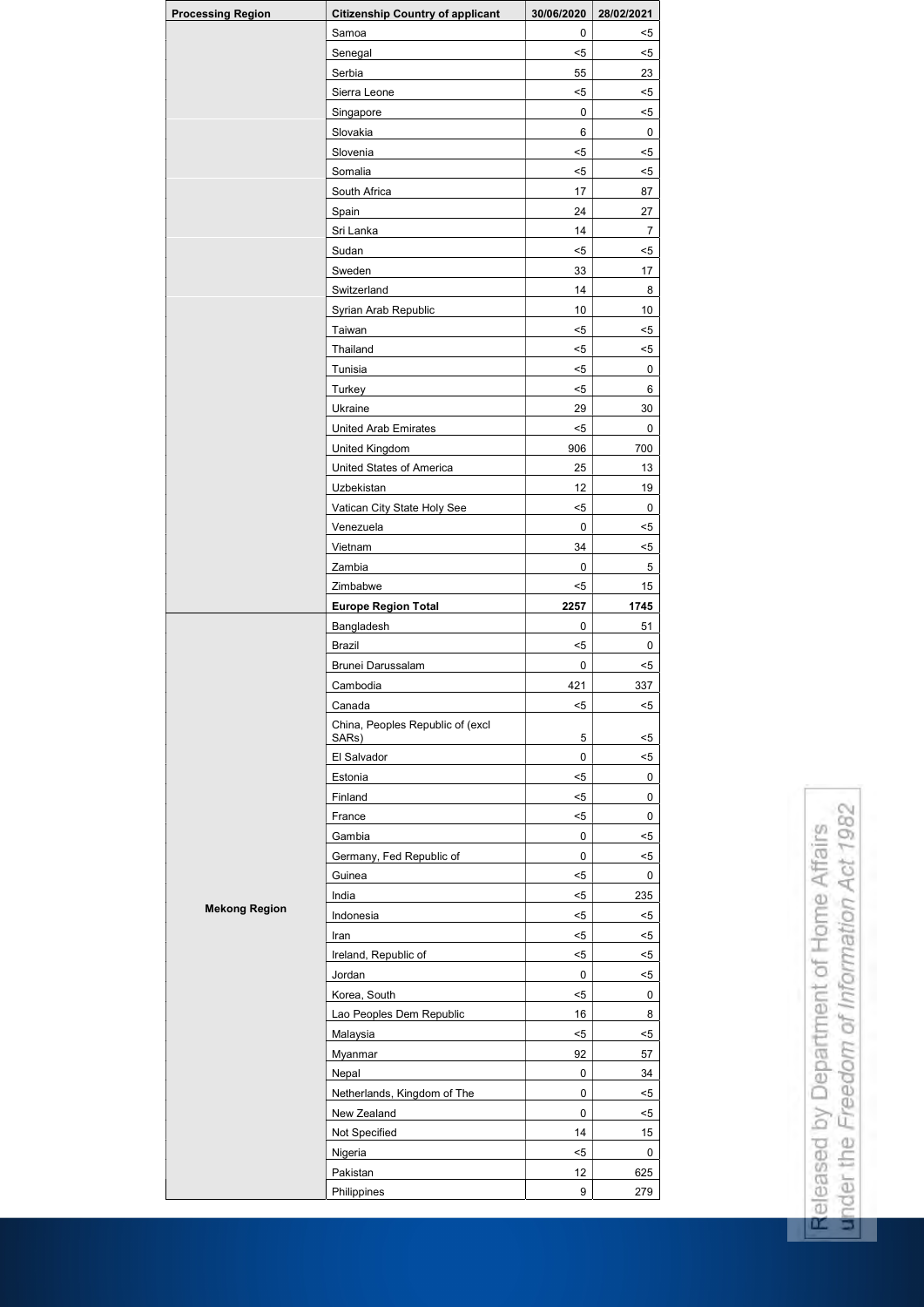| <b>Processing Region</b>  | <b>Citizenship Country of applicant</b>   | 30/06/2020     | 28/02/2021 |
|---------------------------|-------------------------------------------|----------------|------------|
|                           | Portugal                                  | $5$            | $5$        |
|                           | Russian Federation                        | $5$            | $5$        |
|                           | Solomon Islands                           | $5$            | $5$        |
|                           | Switzerland                               | $5$            | 0          |
|                           | Thailand                                  | 577            | 384        |
|                           | United Kingdom                            | 9              | 6          |
|                           | United States of America                  | $5$            | $5$        |
|                           | Vietnam                                   | 1587           | 629        |
|                           | <b>Mekong Region Total</b>                | 2771           | 2682       |
|                           | Afghanistan                               | 6743           | 6368       |
|                           | Albania                                   | $5$            | 0          |
|                           | Algeria                                   | 9              | 9          |
|                           | Antigua and Barbuda                       | $5$            | $5$        |
|                           | Armenia                                   | $5$            | 5          |
|                           | Azerbaijan                                | 0              | $5$        |
|                           | Bahrain                                   | 0              | $5$        |
|                           | Bangladesh                                | 6              | 8          |
|                           | <b>Belarus</b>                            | $5$            | $5$        |
|                           | <b>Brazil</b>                             | $5$            | 6          |
|                           | <b>Bulgaria</b>                           | $5$            | $5$        |
|                           | Canada                                    | $\overline{7}$ | 11         |
|                           |                                           |                |            |
|                           | Chad                                      | $5$            | 0          |
|                           | Chile                                     | 0              | $5$        |
|                           | China, Peoples Republic of (excl<br>SARs) | $5$            | 9          |
|                           | Colombia                                  | $5$            | $5$        |
|                           | Congo, Republic of                        | $5$            | $\pmb{0}$  |
|                           | Cyprus                                    | $5$            | $5$        |
|                           | Denmark                                   | 0              | $5$        |
|                           | Djibouti                                  | $5$            | $5$        |
|                           | Ecuador                                   | $5$            | 0          |
|                           | Egypt                                     | 109            | 149        |
|                           | Eritrea                                   | 31             | 35         |
|                           | Ethiopia                                  | 14             | 16         |
| <b>Middle East Region</b> | France                                    | $5$            | $5$        |
|                           | Germany, Fed Republic of                  | 0              | $5$        |
|                           | Guinea                                    | $5$            | $5$        |
|                           | Hong Kong (SAR of the PRC)                | $\pmb{0}$      | $5$        |
|                           | India                                     | 39             | 53         |
|                           | Indonesia                                 | 5              | 5          |
|                           | Iran                                      | 278            | 322        |
|                           | Iraq                                      | 315            | 343        |
|                           | Ireland, Republic of                      | $5$            | $5$        |
|                           | Italy                                     | $5$            | $5$        |
|                           | Japan                                     | $5$            | $5$        |
|                           | Jordan                                    | 72             | 97         |
|                           | Kazakhstan                                | $5$            |            |
|                           |                                           | $5$            | $5$        |
|                           | Kenya                                     | 0              |            |
|                           | Kosovo                                    | 12             | $5$<br>11  |
|                           | Kuwait                                    | 0              | $5$        |
|                           | Kyrgyzstan                                |                |            |
|                           | Lebanon                                   | 461            | 626        |
|                           | Libya                                     | $5$            | 5          |
|                           | Lithuania                                 | $5$            | $5$        |
|                           | Malaysia                                  | $5$            | $5$        |
|                           | Malta                                     | $\pmb{0}$      | $5$        |
|                           | Mexico                                    | $5$            | $5$        |
|                           | Moldova                                   | $5$            | $\pmb{0}$  |
|                           | Montenegro                                | $5$            | $\pmb{0}$  |
|                           | Morocco                                   | 33             | 43         |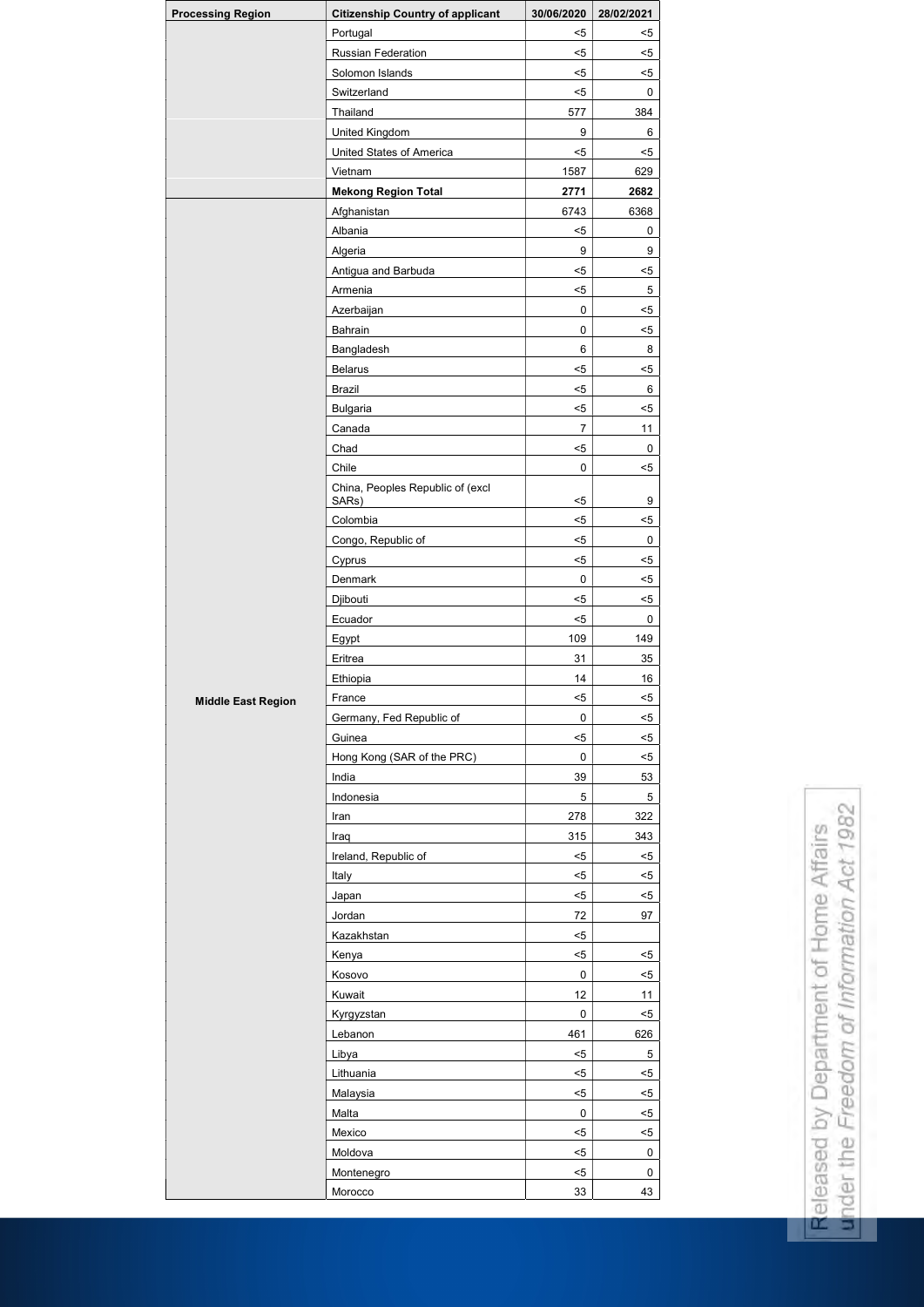| <b>Processing Region</b> | <b>Citizenship Country of applicant</b> | 30/06/2020 | 28/02/2021     |
|--------------------------|-----------------------------------------|------------|----------------|
|                          | Nepal                                   | $5$        | $5$            |
|                          | Netherlands, Kingdom of The             | $5$        | $5$            |
|                          | Nigeria                                 | 5          | 7              |
|                          | Not Specified                           | 166        | 151            |
|                          | Oman                                    | $5$        | 0              |
|                          | Pakistan                                | 1701       | 822            |
|                          | Palestinian Authority                   | 18         | 14             |
|                          | Philippines                             | 34         | 36             |
|                          | Portugal                                | $< 5$      | $\mathbf 0$    |
|                          | Qatar                                   | $5$        | 0              |
|                          | Republic of South Sudan                 | 28         | 32             |
|                          | Romania                                 | $5$        | $5$            |
|                          | Russian Federation                      | $5$        | $5$            |
|                          | Saudi Arabia                            | 6          | $\overline{7}$ |
|                          | Senegal                                 | 0          | $5$            |
|                          | Serbia                                  | $5$        | $\mathbf 0$    |
|                          |                                         |            |                |
|                          | Slovakia                                | 0          | $5$            |
|                          | Somalia                                 | 6          | 6              |
|                          | South Africa                            | 11         | 12             |
|                          | Spain                                   | $\pmb{0}$  | $5$            |
|                          | Sri Lanka                               | 11         | 13             |
|                          | Sudan                                   | 80         | 100            |
|                          | Syrian Arab Republic                    | 117        | 125            |
|                          | Tajikistan                              | 0          | $5$            |
|                          | Tanzania                                | 0          | $5$            |
|                          | Thailand                                | $5$        | 8              |
|                          | Tunisia                                 | 13         | 17             |
|                          | Turkey                                  | 87         | 71             |
|                          | Turkmenistan                            | $5$        | $5$            |
|                          | Uganda                                  | $5$        | $5$            |
|                          | Ukraine                                 | $5$        | $5$            |
|                          | <b>United Arab Emirates</b>             | 6          | 5              |
|                          | <b>United Kingdom</b>                   | 29         | 39             |
|                          | United States of America                | $5$        | $\overline{7}$ |
|                          | Venezuela                               | 0          | $5$            |
|                          | Vietnam                                 | 0          | $5$            |
|                          | Yemen, Republic of                      | 15         | 15             |
|                          | Zimbabwe                                | $5$        | $5$            |
|                          | <b>Middle East Region Total</b>         | 10534      | 9679           |
|                          | Afghanistan                             | 47         | 32             |
|                          | Bangladesh                              | 421        | 289            |
|                          | <b>Bhutan</b>                           | $5$        | $5$            |
|                          | Canada                                  | $5$        | 0              |
|                          | China, Peoples Republic of (excl        |            |                |
|                          | SARs)                                   | 0          | $5$            |
|                          | Ghana                                   | $5$        | 0              |
|                          | India                                   | 2770       | 2308           |
|                          | Japan                                   | 0          | $5$            |
|                          | Kenya                                   | $5$        | $5$            |
|                          | Korea, South                            | 0          | $5$            |
| <b>South Asia Region</b> | Maldives                                | $5$        | $5$            |
|                          |                                         |            |                |
|                          | Myanmar                                 | 68         | 29             |
|                          | Nepal                                   | 391        | 237            |
|                          | Not Specified                           | 28         | 74             |
|                          | Oman                                    | $5$        | $5$            |
|                          | Philippines                             | $5$        | $5$            |
|                          | Poland                                  | $5$        | $5$            |
|                          | Portugal                                | $5$        | $5$            |
|                          | Russian Federation                      | $5$        | $5$            |
|                          | Singapore                               | $5$        | $5$            |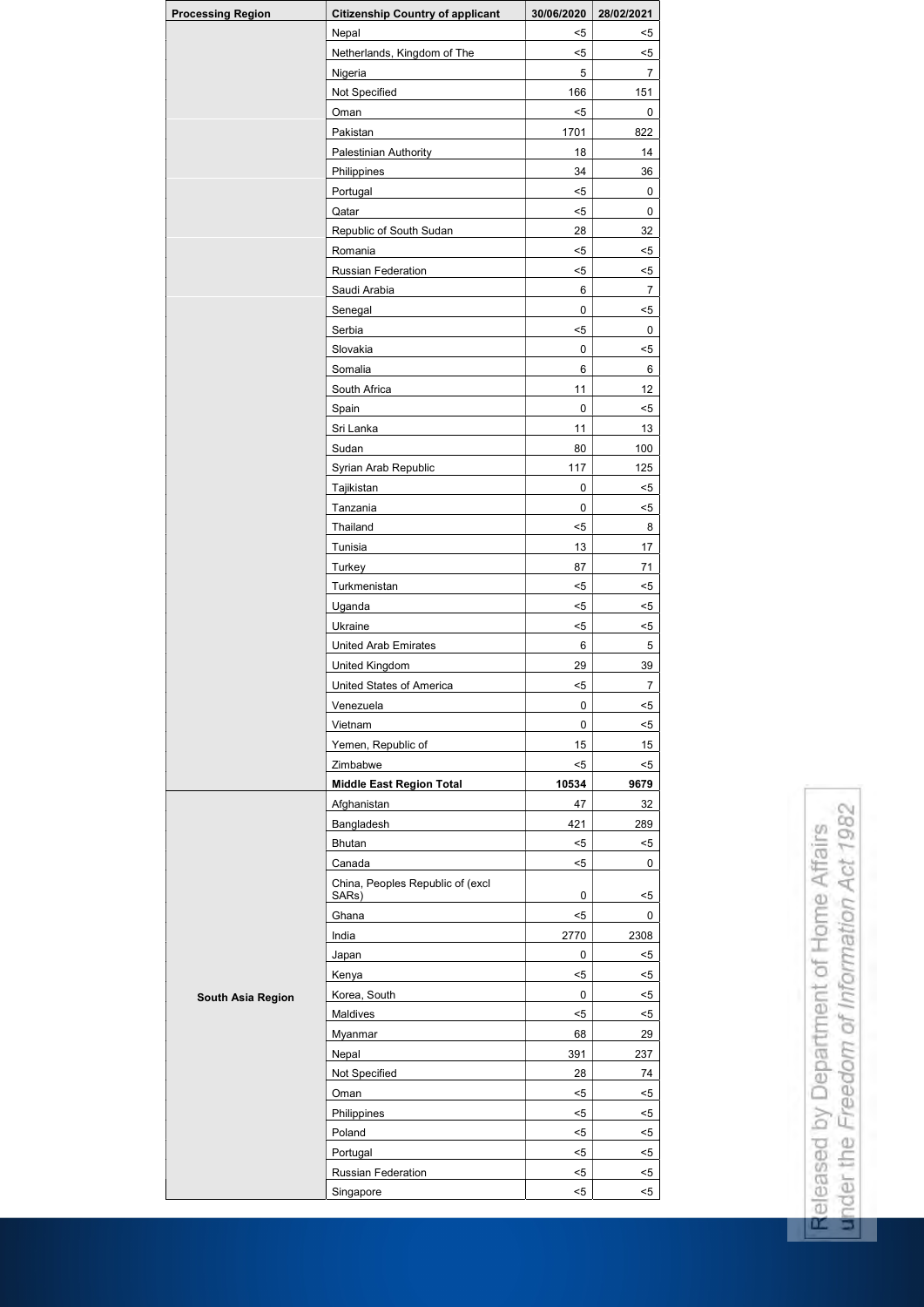| <b>Processing Region</b> | <b>Citizenship Country of applicant</b>   | 30/06/2020     | 28/02/2021 |
|--------------------------|-------------------------------------------|----------------|------------|
|                          | South Africa                              | $5$            | $5$        |
|                          | Sri Lanka                                 | 647            | 675        |
|                          | United Kingdom                            | $5$            | $5$        |
|                          | United States of America                  | $5$            | $5$        |
|                          | Yemen, Republic of                        | $5$            | $5$        |
|                          | South Asia Region Total                   | 4395           | 3667       |
|                          | Afghanistan                               | 31             | 35         |
|                          | Algeria                                   | $5$            | 0          |
|                          | Austria                                   | $5$            | $5$        |
|                          | Bangladesh                                | $5$            | $5$        |
|                          | Belgium                                   | $5$            | 0          |
|                          | <b>Brazil</b>                             | $5$            | $5$        |
|                          | Brunei Darussalam                         | $5$            | 0          |
|                          | Burundi                                   | $5$            | 0          |
|                          | Canada                                    | $5$            | $5$        |
|                          | China, Peoples Republic of (excl<br>SARs) | 18             | 10         |
|                          | Cuba                                      | $5$            | $5$        |
|                          | Denmark                                   | $5$            | 0          |
|                          | Egypt                                     | $5$            | 0          |
|                          | Eritrea                                   | $\mathbf 0$    | $5$        |
|                          | Ethiopia                                  | $5$            | $5$        |
|                          | France                                    | $5$            | 5          |
|                          | Germany, Fed Republic of                  | $5$            | $5$        |
|                          | Hong Kong (SAR of the PRC)                | $\overline{5}$ | $< 5$      |
|                          | Hungary                                   | $5$            | $5$        |
|                          | India                                     | 19             | 13         |
|                          | Indonesia                                 | 253            | 272        |
|                          | Iran                                      | $5$            | $5$        |
|                          | Iraq                                      | $5$            | $5$        |
|                          | Ireland, Republic of                      | $< 5$          | $5$        |
|                          | Italy                                     | $< 5$          | 0          |
|                          | Japan                                     | 10             | 10         |
| South East Asia Region   | Korea, South                              | $< 5$          | $5$        |
|                          | Lebanon                                   | $< 5$          | 0          |
|                          | Malaysia                                  | 180            | 143        |
|                          | Mexico                                    | $5$            | $5$        |
|                          | Mongolia                                  | $\pmb{0}$      | $5$        |
|                          | Myanmar                                   | 19             | 8          |
|                          | Netherlands, Kingdom of The               | $< 5$          | $5$        |
|                          | New Zealand                               | $5$            | $5$        |
|                          | Nigeria                                   | $< 5$          | $5$        |
|                          | Not Specified                             | 13             | 20         |
|                          | Norway                                    | $< 5$          | $\pmb{0}$  |
|                          | Pakistan                                  | $\bf 8$        | $5$        |
|                          | Palestinian Authority                     | $\mathbf 5$    | $5$        |
|                          | Philippines                               | 1372           | 1082       |
|                          | Portugal                                  | $5$            | $\pmb{0}$  |
|                          | Republic of South Sudan                   | $\pmb{0}$      | $5$        |
|                          | Russian Federation                        | $5$            | $\,6$      |
|                          | Rwanda                                    | $\pmb{0}$      | $5$        |
|                          | Sierra Leone                              | $5$            | $5$        |
|                          | Singapore                                 | 57             | 38         |
|                          | Somalia                                   | 26             | 26         |
|                          | South Africa                              | $5$            | $5$        |
|                          | Sri Lanka                                 | $5$            | $5$        |
|                          | Sudan                                     | $<$ 5          | $\pmb{0}$  |
|                          | Sweden                                    | $<$ 5          | $5$        |
|                          | Switzerland                               | $5$            | $5$        |
|                          | Taiwan                                    | $5$            | $5$        |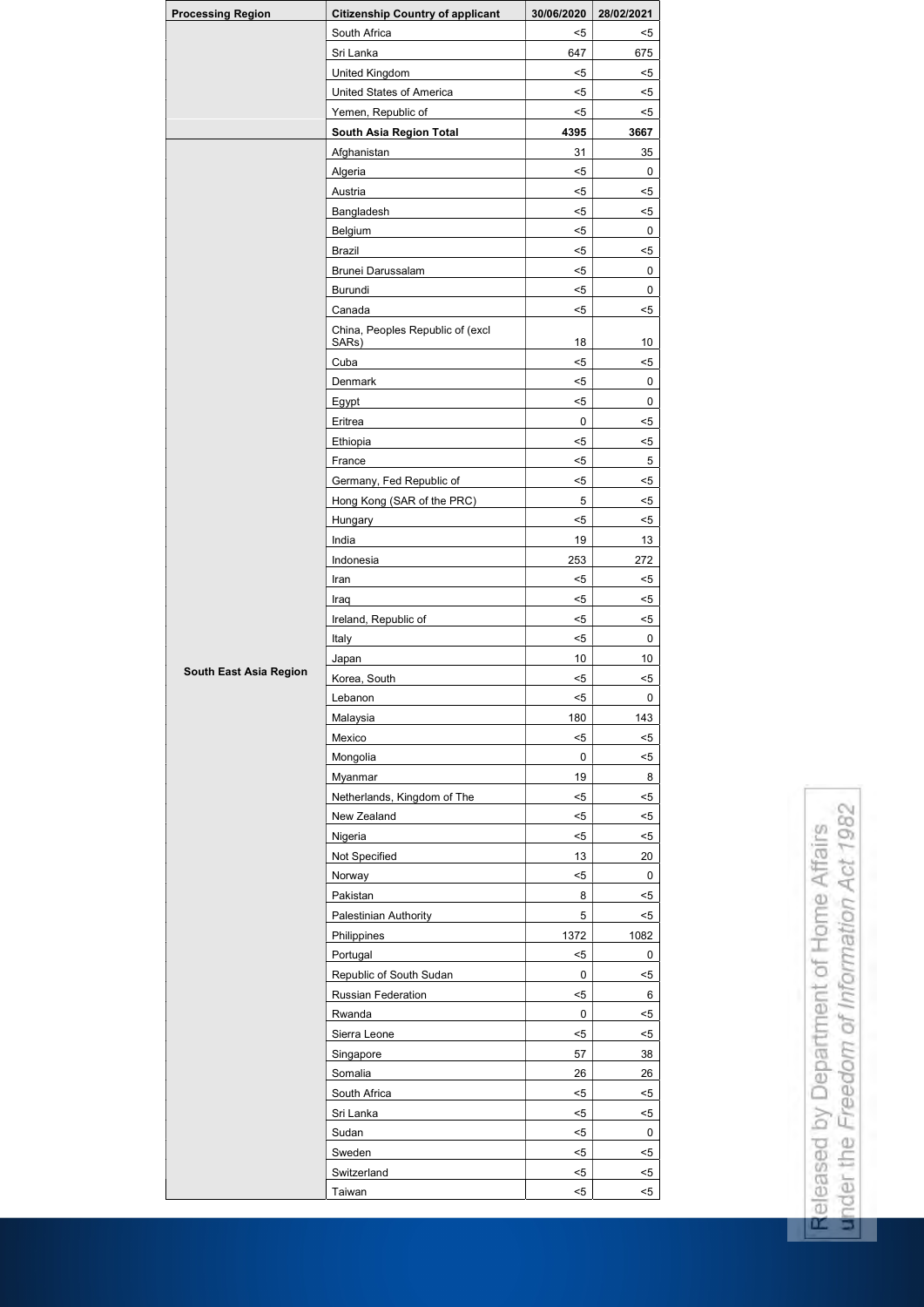| <b>Processing Region</b>    | <b>Citizenship Country of applicant</b> | 30/06/2020     | 28/02/2021  |
|-----------------------------|-----------------------------------------|----------------|-------------|
|                             | Thailand                                | $5$            | $5$         |
|                             | Timor-Leste                             | $5$            | $5$         |
|                             | Turkey                                  | $5$            | $5$         |
|                             | Ukraine                                 | $5$            | $5$         |
|                             | United Kingdom                          | 16             | 9           |
|                             | <b>United States of America</b>         | 8              | 12          |
|                             | Uzbekistan                              | $5$            | $5$         |
|                             | Vanuatu                                 | 0              | $5$         |
|                             | Vietnam                                 | $5$            | $5$         |
|                             | Yemen, Republic of                      | $\pmb{0}$      | $5$         |
|                             | South East Asia Region Total            | 2109           | 1751        |
|                             | American Samoa                          | 0              | $5$         |
|                             | Bangladesh                              | $5$            | $5$         |
|                             | Belgium                                 | 0              | $5$         |
|                             | <b>Brazil</b>                           | $5$            | $5$         |
|                             | <b>Bulgaria</b>                         | $5$            | 0           |
|                             | Cambodia                                | $5$            | $5$         |
|                             | Canada                                  | 5              | $5$         |
|                             | Chile                                   | $5$            | $5$         |
|                             | China, Peoples Republic of (excl        |                |             |
|                             | SARs)                                   | $5$            | $5$         |
|                             | Fiji                                    | 131            | 120         |
|                             | France                                  | $6\phantom{1}$ | $5$         |
|                             | Germany, Fed Republic of                | $5$            | 0           |
|                             | Ghana                                   | $5$            | $5$         |
|                             | India                                   | 16             | 13          |
|                             | Indonesia                               | 5              | $\mathbf 0$ |
|                             | Iran                                    | $5$            | $5$         |
|                             | Ireland, Republic of                    | $5$            | $5$         |
|                             | Israel                                  | $5$            | $5$         |
|                             | Italy                                   | $5$            | $5$         |
|                             | Japan                                   | $5$            | $5$         |
|                             | Korea, South                            | $5$            | $5$         |
|                             | Lebanon                                 | $5$            | $5$         |
|                             | Mongolia                                | $\pmb{0}$      | $5$         |
| <b>South Pacific Region</b> | Netherlands, Kingdom of The             | $5$            | $\mathbf 0$ |
|                             | New Caledonia                           | $5$            | $5$         |
|                             | New Zealand                             | 12             | 11          |
|                             | Nigeria                                 | $5$            | $5$         |
|                             | Pakistan                                | $\pmb{0}$      | $5$         |
|                             | Papua New Guinea                        | 35             | 28          |
|                             | Philippines                             | 12             | 11          |
|                             | Romania                                 | $5$            | $5$         |
|                             | <b>Russian Federations</b>              | $< 5$          | $\mathbf 0$ |
|                             | Samoa                                   | 17             | 11          |
|                             | Singapore                               | $\pmb{0}$      | $5$         |
|                             | Solomon Islands                         | $5$            | 5           |
|                             | Somalia                                 | $5$            | $5$         |
|                             | South Africa                            | $< 5$          | $5$         |
|                             | Sri Lanka                               | $5$            | $5$         |
|                             | Sweden                                  | $5$            | $\mathbf 0$ |
|                             | Thailand                                | $5$            | $\pmb{0}$   |
|                             | Tonga                                   | 39             | 46          |
|                             |                                         | 21             | 13          |
|                             | United Kingdom                          |                |             |
|                             | <b>United States of America</b>         | $\,6\,$        | $5$         |
|                             | Uruguay                                 | $5$            | $\pmb{0}$   |
|                             | Vanuatu                                 | $< 5$          | $5$         |
|                             | Vietnam                                 | $5$            | $5$         |
|                             | Zimbabwe                                | $5$            | $\mathbf 0$ |
|                             | <b>South Pacific Region Total</b>       | 362            | 305         |